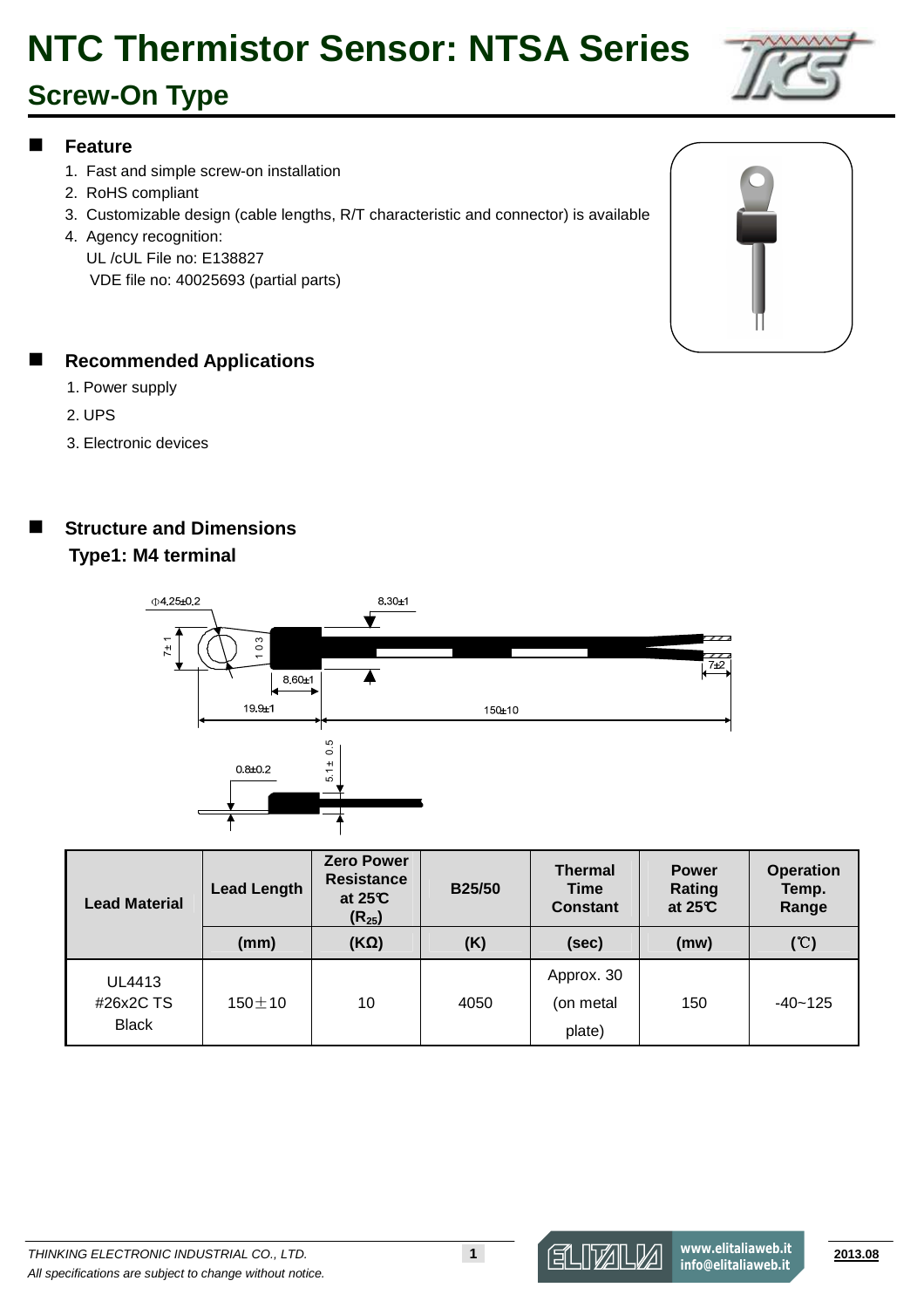

### **Screw-On Type**

#### **Type 2: M4 terminal + connector**



#### Connector pitch is 2.5mm.

| <b>Lead Material</b>                     | <b>Lead Length</b> | <b>Zero Power</b><br><b>Resistance</b><br>at $25C$<br>$(R_{25})$ | <b>B25/50</b> | <b>Thermal</b><br><b>Time</b><br><b>Constant</b> | <b>Power</b><br>Rating<br>at $25C$ | <b>Operation</b><br>Temp.<br>Range |
|------------------------------------------|--------------------|------------------------------------------------------------------|---------------|--------------------------------------------------|------------------------------------|------------------------------------|
|                                          | (mm)               | $(K\Omega)$                                                      | (K)           | (sec)                                            | (mw)                               | (C)                                |
| <b>UL1332</b><br># 28 TS<br><b>Black</b> | $120 + 5$          | 10                                                               | 3975          | Approx. 20<br>(on metal<br>plate)                | 240                                | $-20 - +150$                       |

#### **Type 3: M3 terminal**



| <b>Lead Material</b>                | Lead<br>Length | <b>Zero Power</b><br><b>Resistance</b><br>at $25C$<br>$(R_{25})$ | <b>B25/50</b> | <b>Thermal</b><br><b>Time</b><br><b>Constant</b> | <b>Power</b><br>Rating<br>at $25C$ | <b>Operation</b><br>Temp.<br>Range |
|-------------------------------------|----------------|------------------------------------------------------------------|---------------|--------------------------------------------------|------------------------------------|------------------------------------|
|                                     | (mm)           | $(K\Omega)$                                                      | (K)           | (sec)                                            | (mw)                               | (°C)                               |
| UL4413<br>#26x2C TS<br><b>Black</b> | $150+15$       | 100                                                              | 4400          | Approx. 30<br>(on metal<br>plate)                | 150                                | $-20 - +125$                       |